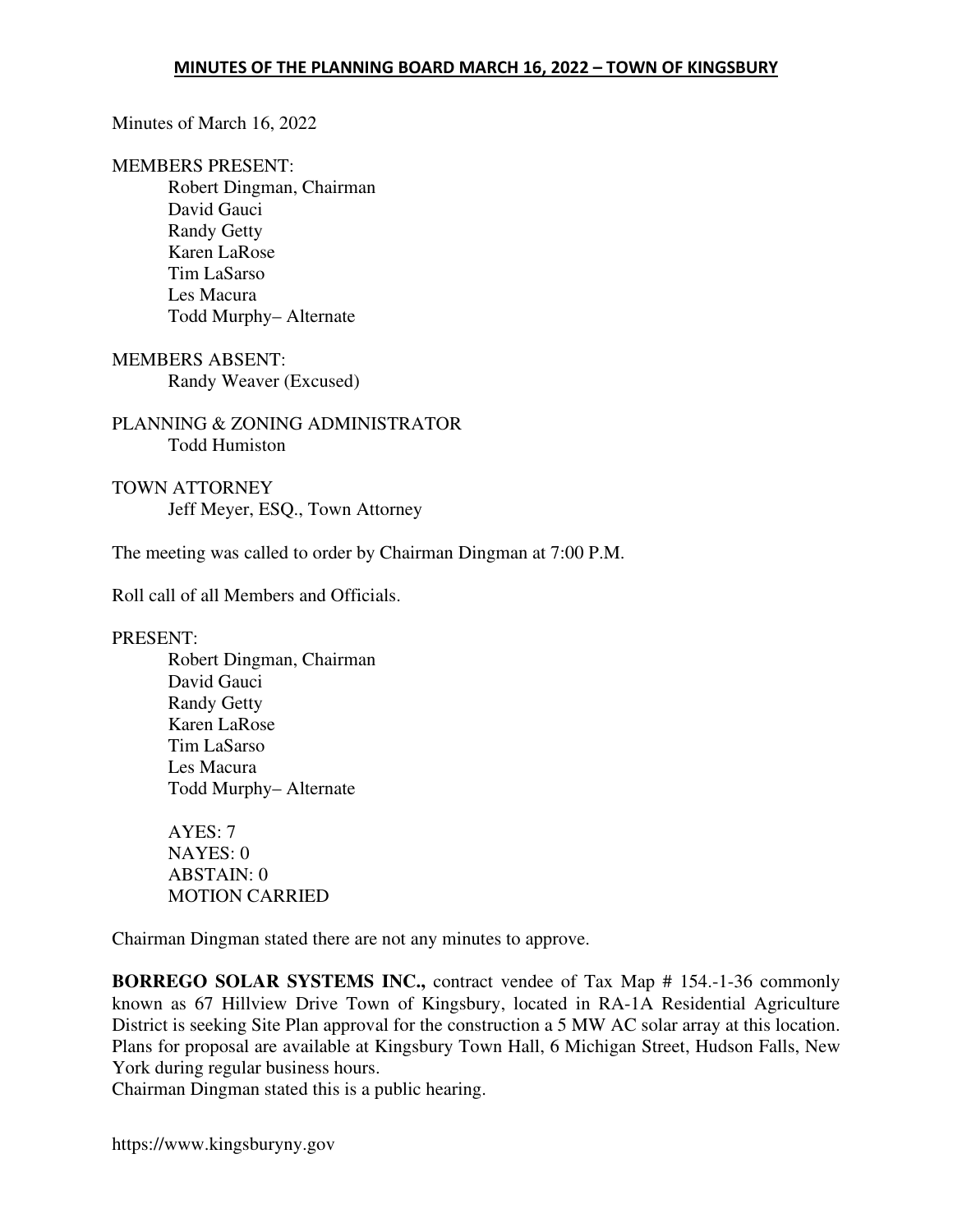## MINUTES OF THE PLANNING BOARD MARCH 16, 2022 – TOWN OF KINGSBURY

Chairman Dingman introduced Alec Manning, Creighton Manning Engineering and Terrence Nolan, Senior Project Developer, Borrego Solar to address the Board.

Mr. Manning stated he is here tonight proposing a solar farm on Hillview Drive and has a visual assessment narrative for this project.

Mr. Nolan apologized for being late. They have been involved and interested in this project for months. They have a lease with the existing landowners, Yolam Construction Inc. Yolam Construction have been mining this property. Shortly after the lease agreement Mr. Nolan stated Borrego Solar became aware of a moratorium on solar in the Town of Kingsbury. Mr. Nolan stated he had the opportunity to participate in the solar workshops and has also been in communications with the Town Board as they considered the new Solar Laws. He was very happy to be a part of this. He feels they are at a point now where they fit in with the new Solar Laws. They have made some changes from the original submission. One of the changes is they pulled back some of the panels to meet the 500 feet of the nearest resident. They are using 20 acres of the 73 acres of land. They have their study back from National Grid which confirms they can connect to the transmission lines. They have signed their agreement with National Grid and now are here for the very first time to present this proposal. With perspective to the visual, they have done some visual assessments with this project, the most you will see is the poles at the very end of the road. The arrays cannot be seen from any of the neighboring residential streets, it is fairly well screened with a much larger parcel. Mr. Nolan stated this is the conclusion of his introduction and would be happy to answer any questions.

Chairman Dingman stated this is a public hearing and there a are people in the audience that may have questions.

Chairman Dingman question Mr. Nolan if he had talked to any of the neighbors.

Mr. Nolan stated at this point they have not. They are getting letters ready to send to the neighbors. They have attended all of the public workshops on solar presented to the Town Board. At this stage because we are finally in front of the Planning Board, we are ready to communicate with the neighbors.

Mr. Humiston stated as soon as we know when Borrego Solar will be back before the Board, the neighbors will be notified.

Chairman Dingman stated one of the things he would like to see Mr. Nolan do is talk to the neighbors because this proposal is so invisible. One of the major problems we have with the neighbors is they don't want to see the panels.

David Wilcox, 32 Pleasantview Drive questioned if notifying the neighbors is restricted to a five foot radius from the project.

Mr. Humiston stated the Town mails letters to any property that is within a500 feet of the 73 acre property line. Anything beyond that is by word of mouth, the Post Star newspaper, and the site posting sign.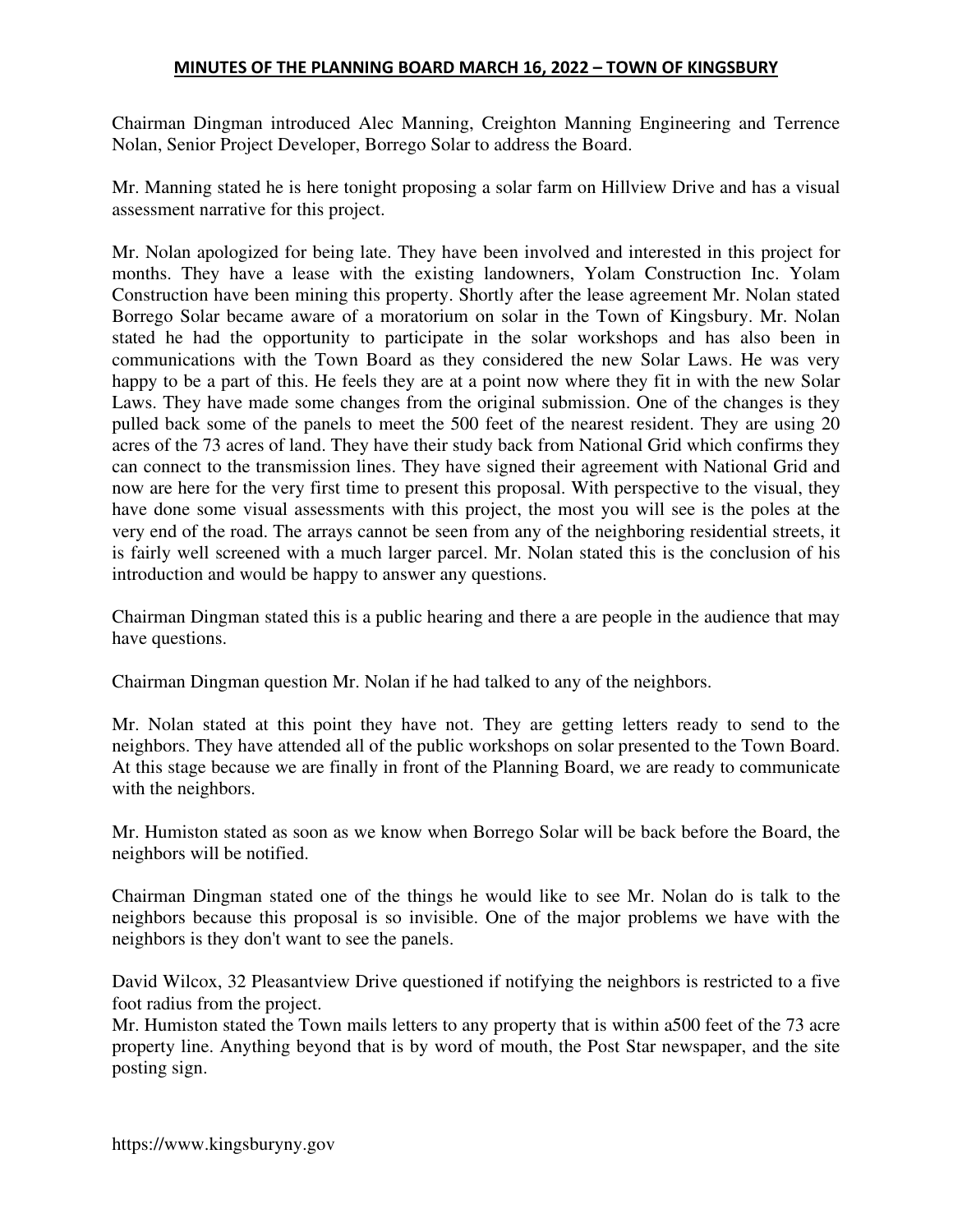### MINUTES OF THE PLANNING BOARD MARCH 16, 2022 – TOWN OF KINGSBURY

Mr. Wilcox stated the site posting sign was only up for a couple of days before it came up missing. 500 feet is pretty limited when you get to the top of hill on Pleasantview and Hillview Drive. Mr. Wilcox questioned if the notifications could be 1,000 feet instead of 500 feet.

Mr. Nolan stated he is comfortable with notifying the neighbors to a 1,000 and would like to meet with the neighbors to answer any questions they may have.

Mr. Humiston stated he would get a list of addresses for Mr. Nolan.

Mr. LaSarso suggested to Mr. Nolan documenting a list of names of the neighbors they speak with. In the past we have had people say they were not notified.

Mr. Humiston asked the Board to assign the Town Engineer, Jarrett Engineers, PLLC to review this project at the applicant's expense.

Lorraine Forcier, 318 Geer Road questioned if the solar panels were going to tilt or be stationary and how tall they will be.

Mr. Manning stated they will be stationary, pitched at a twenty five degree angle. They will be ten feet at the highest.

Discussion ensued among the Board with questions addressed by the Applicant.

**ON A MOTION BY TIM LASARSO**, seconded by KAREN LAROSE all in favor, the meeting moved into executive session to discuss potential litigation at 7:35 p.m.

PRESENT:

Robert Dingman, Chairman David Gauci Randy Getty Karen LaRose Tim LaSarso Les Macura Todd Murphy– Alternate

AYES: 7  $NAYES: 0$ ABSTAIN: 0 MOTION CARRIED

**ON A MOTION BY RANDY GETTY**, seconded by KAREN LAROSE all in favor, to exit executive session at 8:28 p.m.

PRESENT:

Robert Dingman, Chairman David Gauci

https://www.kingsburyny.gov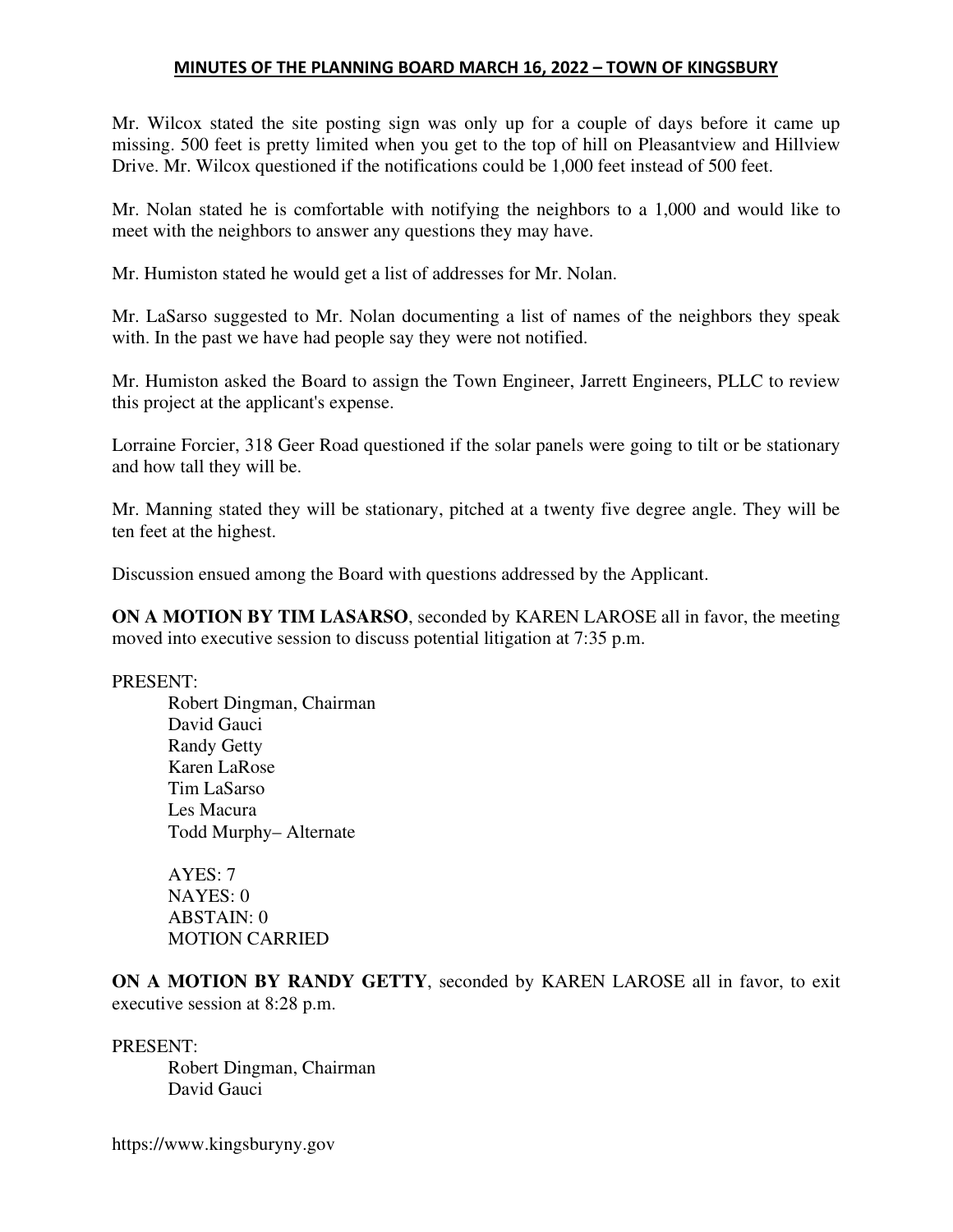Randy Getty Karen LaRose Tim LaSarso Les Macura Todd Murphy– Alternate

AYES: 7 NAYES: 0 ABSTAIN: 0 MOTION CARRIED

**ON A MOTION BY TIM LASARSO**, seconded by DAVE GAUCI there will be a special meeting on March 24, 2022, at 7:00pm located at the Kingsbury Vol. Hose Co # 1 Inc. 3715 Burgoyne Avenue, Hudson Falls, NY 12839

PRESENT:

Robert Dingman, Chairman David Gauci Randy Getty Karen LaRose Tim LaSarso Les Macura Todd Murphy– Alternate

AYES: 7 NAYES: 0 ABSTAIN: 0 MOTION CARRIED

**ON A MOTION BY TIM LASARSO**, seconded by RANDY GETTY all in favor, the meeting was adjourned at 8:30 p.m.

### PRESENT:

Robert Dingman, Chairman David Gauci Randy Getty Karen LaRose Tim LaSarso Les Macura Todd Murphy– Alternate

AYES: 7 NAYES: 0 ABSTAIN: 0 MOTION CARRIED

https://www.kingsburyny.gov